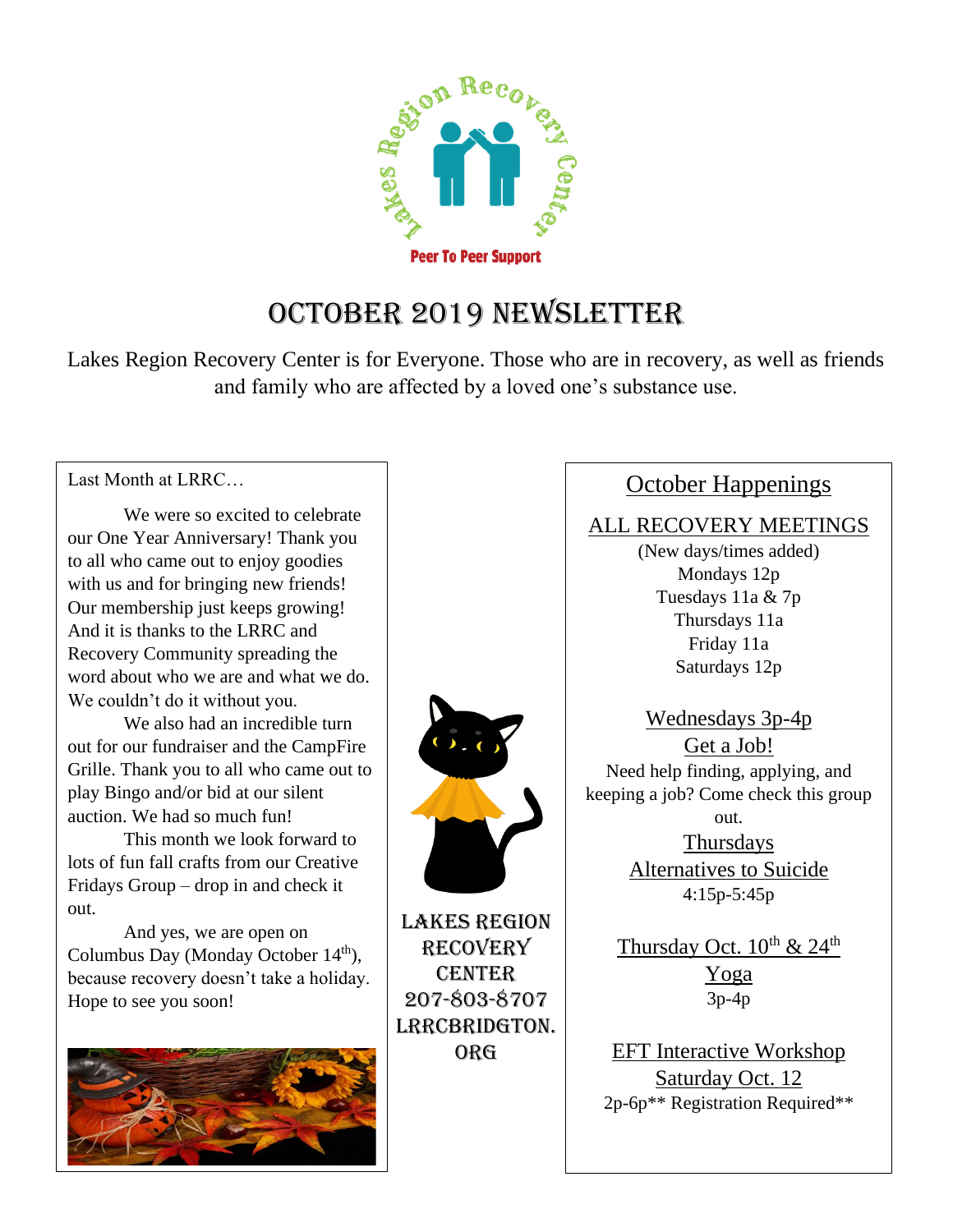## **October 2019 Lakes Region Recovery Center 207-803-8707**

| <b>Sunday</b>                                                                                                                        | <b>Monday</b>                                                                                                 | <b>Tuesday</b>                                                              | Wednesday                                                                                                                                            | <b>Thursday</b>                                                                                                              | <b>Friday</b>                                                                                                                                                       | Saturday                                                                  |
|--------------------------------------------------------------------------------------------------------------------------------------|---------------------------------------------------------------------------------------------------------------|-----------------------------------------------------------------------------|------------------------------------------------------------------------------------------------------------------------------------------------------|------------------------------------------------------------------------------------------------------------------------------|---------------------------------------------------------------------------------------------------------------------------------------------------------------------|---------------------------------------------------------------------------|
| 29                                                                                                                                   | 30                                                                                                            | 1                                                                           | $\overline{2}$                                                                                                                                       | 3                                                                                                                            | 4                                                                                                                                                                   | 5                                                                         |
| Lakes Region Recovery Center is located on<br>the Bridgton Hospital Campus<br>25 Hospital Drive Bridgton, Maine.<br>Ph: 207-803-8707 |                                                                                                               | 9a-8p Drop In<br>11a All Recovery<br>1p Creative Writing<br>7p All Recovery | 9a-8p Drop In<br>10a Strength in Serenity<br>11:30a Parental Guilt<br>3p Get a Job!<br>4:15p Grief, Loss &<br>Transitions<br>7p NA Meeting           | 9a-8p Drop In<br>11a All Recovery<br>4:15p Alternatives to Suicide<br>5p Sexual Assault Services<br>Drop in<br>6p PTSD Group | 9a-8p Drop In<br>11a All Recovery<br>12p Meditation in Motion<br>1p Creative Fridays:<br>Fabric Painting<br>7p AA Meeting                                           | 12p-8p Drop In<br>12p All Recovery<br>7p NA Meeting                       |
| $6\phantom{1}6$                                                                                                                      | $\overline{\mathbf{z}}$                                                                                       | 8                                                                           | 9                                                                                                                                                    | 10                                                                                                                           | 11                                                                                                                                                                  | 12                                                                        |
| 12p AA Meeting                                                                                                                       | 9a-8p Drop In<br>10a Circle of Security<br>12p All Recovery<br>6p Parental Guilt                              | 9a-8p Drop In<br>11a All Recovery<br>1p Creative Writing<br>7p All Recovery | 9a-8p Drop In<br>10a Strength in Serenity<br>11:30a Parental Guilt<br>3p Get a Job!<br>4:15p Grief, Loss &<br>Transitions<br>7p NA Meeting           | 9a-8p Drop In<br>11a All Recovery<br>3p Yoga<br>4:15p Alternatives to Suicide<br>6p PTSD Group                               | 9a-8p Drop In<br>11a All Recovery<br>12p Meditation in Motion<br>1p Creative Fridays:<br>Nature Door Hangers<br>7p AA Meeting                                       | 12p-8p Drop In<br>12p All Recovery<br>2p-6p EFT Workshop<br>7p NA Meeting |
| 13                                                                                                                                   | 14                                                                                                            | 15                                                                          | 16                                                                                                                                                   | 17                                                                                                                           | 18                                                                                                                                                                  | 19                                                                        |
| 12p AA Meeting                                                                                                                       | 9a-8p Drop In<br>10a Circle of Security<br>12p All Recovery<br>6p Parental Guilt                              | 9a-8p Drop In<br>11a All Recovery<br>1p Creative Writing<br>7p All Recovery | 9a-8p Drop In<br>10a Strength in Serenity<br>11:30a Parental Guilt<br>3p Get a Job!<br>4:15p Grief, Loss &<br>Transitions<br>7p NA Meeting           | 9a-8p Drop In<br>9:30a-2p Free HepC/HIV<br>Testing<br>11a All Recovery<br>6p PTSD Group                                      | 9a-8p Drop In<br>11a All Recovery<br>12p Meditation in Motion<br>1p Creative Fridays:<br>4:15p Alternatives to Suicide Halloween Cookie Decorating<br>7p AA Meeting | 12p-8p Drop In<br>12p All Recovery<br>7p NA Meeting                       |
| 20                                                                                                                                   | 21                                                                                                            | 22                                                                          | 23                                                                                                                                                   | 24                                                                                                                           | 25                                                                                                                                                                  | 26                                                                        |
| 12p AA Meeting                                                                                                                       | 9a-8p Drop In<br>10a Circle of Security<br>12p All Recovery<br>**closing $@$ 3pm for<br>speaking engagement** | 9a-8p Drop In<br>11a All Recovery<br>1p Creative Writing<br>7p All Recovery | 9a-8p Drop In<br>10a Strength in Serenity<br>11:30a Parental Guilt<br>3p Get a Job!<br>4:15p Grief, Loss &<br>Transitions<br>7p NA Meeting           | 9a-8p Drop In<br>11a All Recovery<br>12:30p Reiki<br>3p Yoga<br>4:15p Alternatives to Suicide<br>6p PTSD Group               | 9a-8p Drop In<br>11a All Recovery<br>12p Meditation in Motion<br>1p Creative Fridays:<br>Paracord Bracelets<br>7p AA Meeting                                        | 12p-8p Drop In<br>12p All Recovery<br>7p NA Meeting                       |
| 27                                                                                                                                   | 28                                                                                                            | 29                                                                          | 30                                                                                                                                                   | 31                                                                                                                           | $\mathbf 1$                                                                                                                                                         | $\overline{2}$                                                            |
| 12p AA Meeting                                                                                                                       | 9a-8p Drop In<br>10a Circle of Security<br>12p All Recovery<br>6p Parental Guilt                              | 9a-8p Drop In<br>11a All Recovery<br>1p Creative Writing<br>7p All Recovery | 9a-8p $\mbox{\rm Drop}$ In<br>10a Strength in Serenity<br>11:30a Parental Guilt<br>3p Get a Job!<br>4:15p Grief, Loss & Transitions<br>7p NA Meeting | 9a-8p Drop In<br>11a All Recovery<br>4:15p Alternatives to<br>Suicide<br>6p PTSD Group                                       |                                                                                                                                                                     |                                                                           |